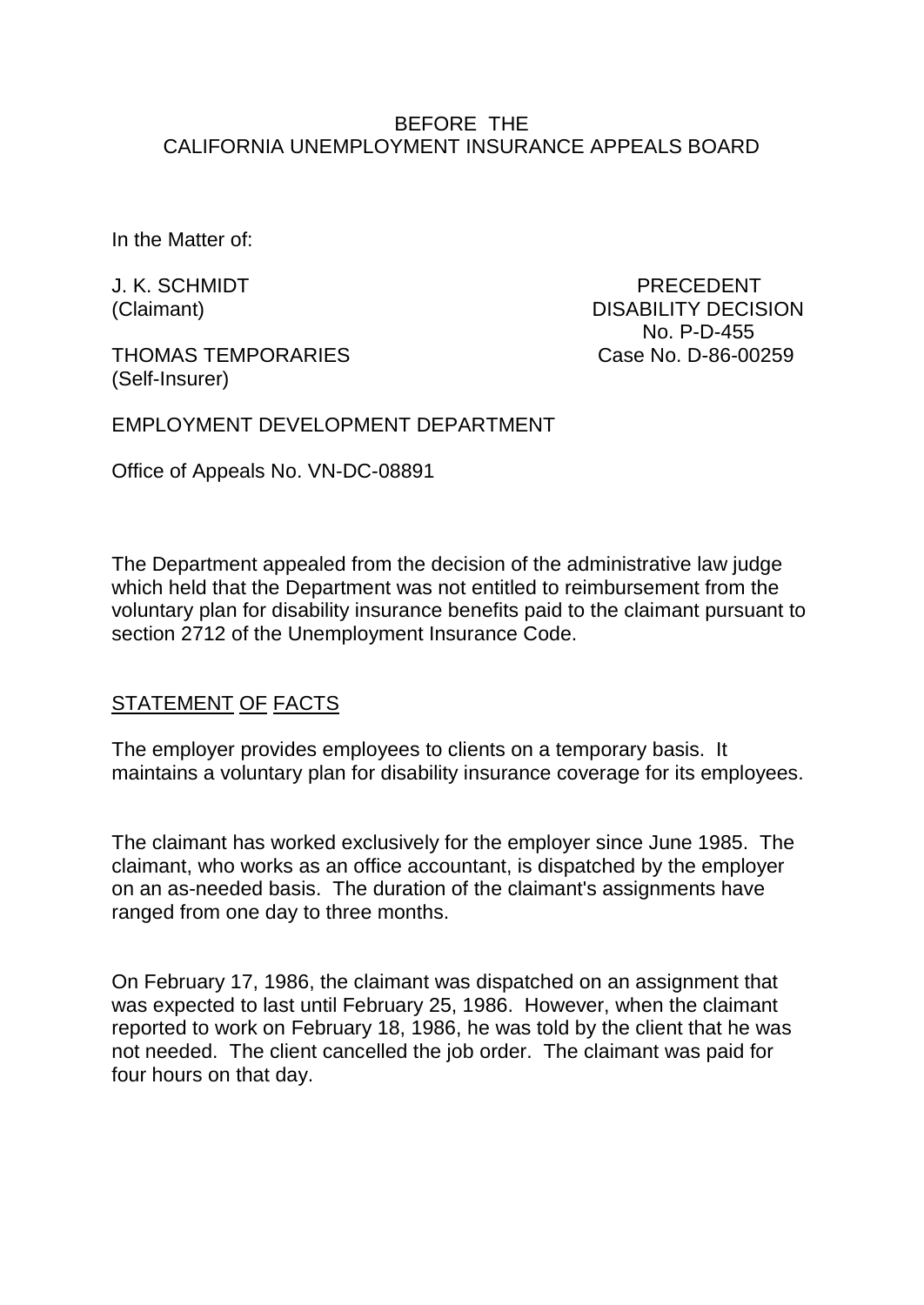The claimant did not work on February 19. On February 20, 1986, the claimant became seriously ill and was hospitalized, and on March 18 underwent surgery. He remained disabled until approximately May 1, 1986.

The claimant applied for unemployment compensation disability benefits with the Department. The Department paid the claimant disability insurance benefits and sought reimbursement from the voluntary plan. The voluntary plan denied coverage, and the appeal to the administrative law judge followed.

The employer would have continued to dispatch the claimant to additional jobs after February 18, 1986 but for the claimant's illness. The employer considered the claimant to be separated from its employ upon completion of each of his job assignments such as occurred on February 18.

Article I.A. of the employer's voluntary plan provides in part that all California employees of the employer, both permanent and temporary, are eligible for coverage under the plan. Article VI.A. of the plan provides as follows:

"An employee's coverage will terminate:

A. On the date of termination of employment by termination of the employer-employee relationship; or on the 15th day following a leave of absence without pay or a layoff without pay."

The voluntary plan takes the position that when the claimant completed his assignment on February 18, 1986, the employment relationship between the claimant and the employee was terminated at that time for all purposes.

# REASONS FOR DECISION

Section 3254 of the Unemployment Insurance Code provides that an employer may provide disability benefit coverage for its employees by way of a voluntary plan provided that the rights afforded to the covered employees are greater than those provided under the state disability plan.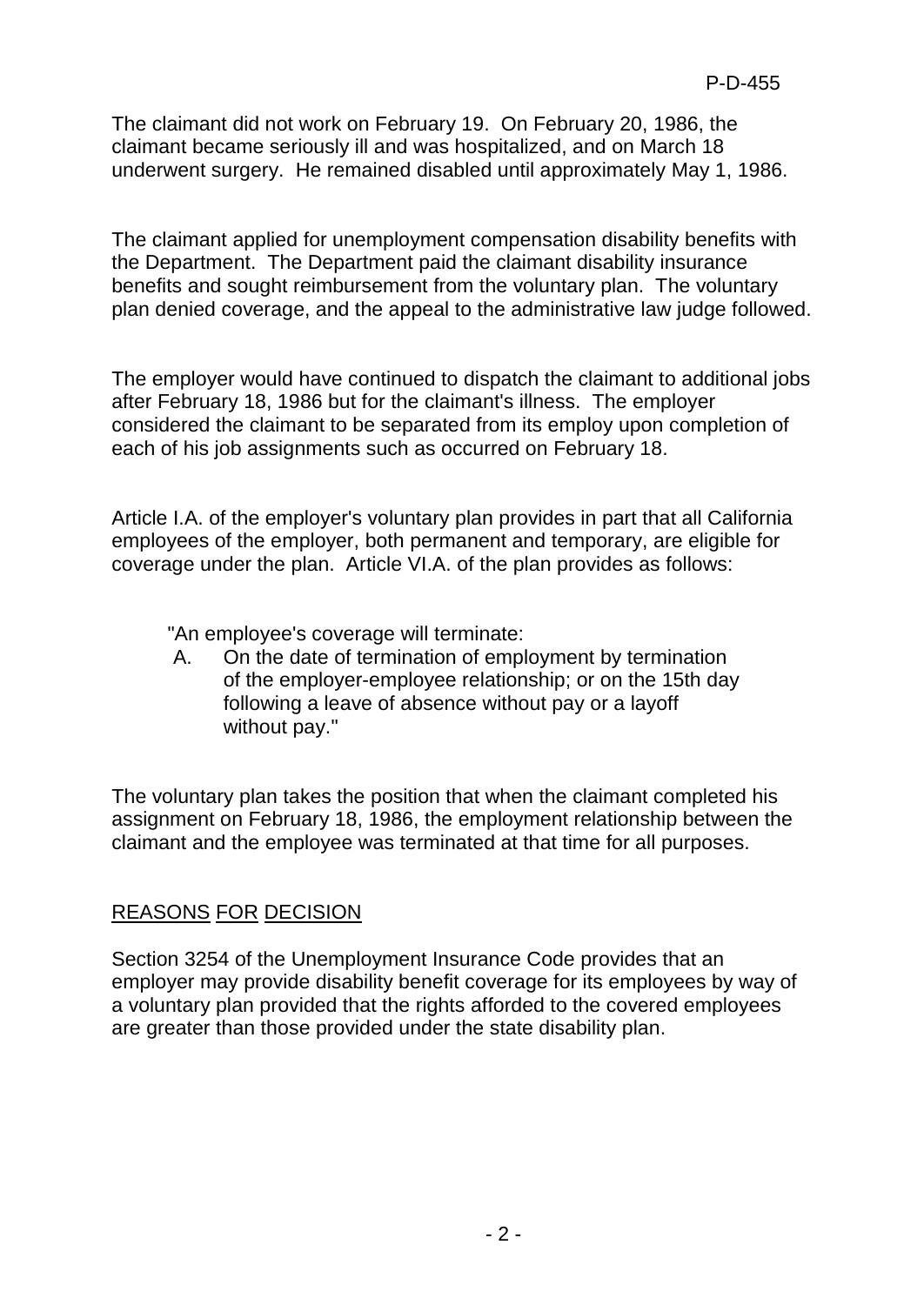Section 3253 of the code provides that an individual shall not be entitled to benefits from the state disability fund for a disability which commenced while the claimant is covered by a voluntary plan.

Section 2712-1, Title 22, California Administrative Code, establishes the procedure where an individual files a disability benefit claim with the Department, which the Department believes is a rightful charge to the voluntary plan. The Department will forward a copy of the claim to the voluntary plan insurer, requesting that benefits be paid under the plan. If the insurer denies coverage, it shall so notify the Department and claimant. The Department in that case will continue paying benefits to the claimant, and may thereafter appeal the question of coverage. That is what occurred in this case.

Section 2626 of the Unemployment Insurance Code provides that an individual shall be deemed disabled in any day in which, because of his physical or mental condition, he is unable to perform his regular or customary work.

In the present case, the claimant filed his disability insurance claim against the Department which paid benefits upon determining the claimant unable to perform his regular and customary work. The Department contends that it is entitled to reimbursement from the voluntary plan for benefits paid to the claimant because the claimant was on a layoff without pay at the commencement of his disability. Therefore, the claimant comes within the extended coverage provisions of the plan cited above; this provision is drawn verbatim from section 3254-2 of Title 22, California Administrative Code. The voluntary plan maintains that a termination of employment occurred when the claimant completed his assignment on February 18, 1986, and that he was therefore no longer covered by the plan.

In Appeals Board Decision No. P-B-275 the Appeals Board held that an employment relationship is a contractual one, whether expressed or implied. The Appeals Board concluded that the termination of an employment relationship in keeping with a specific contract of employment is binding upon the employer and the employees. While it may be that a new contract would renew the employment relationship, neither party is legally obligated to offer or accept such contract. The claimant completed a specific period of employment and therefore became unemployed under the terms of the agreement and was not disqualified under section 1256 of the code.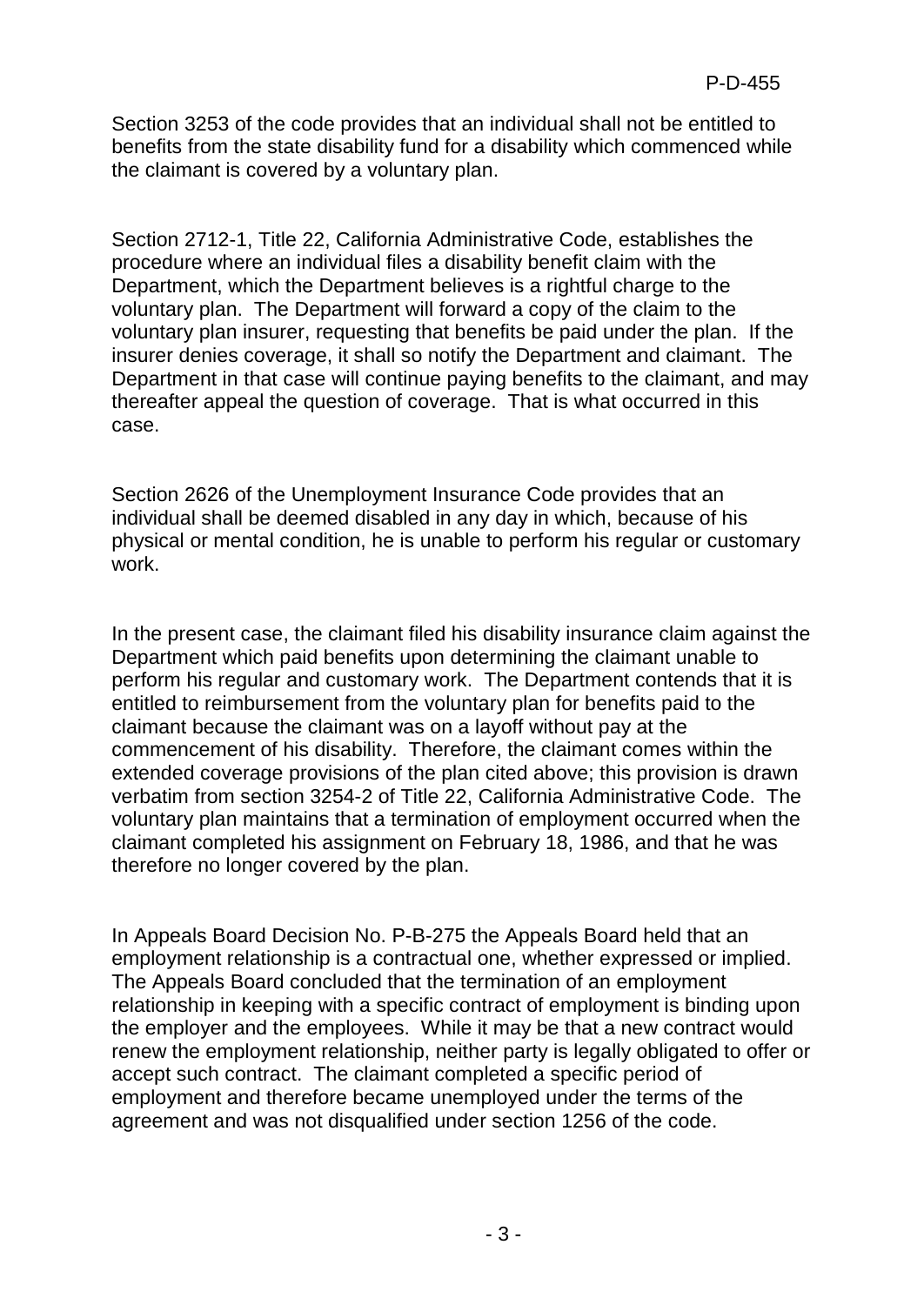In Appeals Board Decision No. P-B-373 the Appeals Board held that an employee who works as an "on-call" or "extra" employee and who is laid off for an indefinite period is not disqualified from unemployment insurance benefits.

In Appeals Board Decision No. P-R-29 the Board held that an indefinite layoff constituted a termination of employment and that a recall constituted a new offer of employment. In Appeals Board Decision No. P-B-161 the Board held that there was no termination of employment where the layoff was for a definite period of 28 days.

In this case, it is undisputed that the claimant had completed his assignment when the employer's client told him he was no longer needed. The claimant had worked for the employer on an on-call basis for the previous eight months and had a reasonable expectation of being referred to future assignments. However, he had no assurance or guarantee that he would again work for the employer. He had no definite recall date but was laid off indefinitely. The employer was under no obligation to offer the claimant work and he was under no obligation to accept work offered by the employer. Accordingly, upon completion of his assignment on February 18, 1986, the employment relationship between the claimant and the employer was severed; a termination of employment occurred.

Article I.A. of the voluntary plan, as noted above, provides that an employee's coverage will terminate on the date of termination of employment by termination of the employer-employee relationship. As we find that the employment relationship was terminated in this case prior to the commencement of the claimant's disability, the State Disability Fund is not entitled to reimbursement from the voluntary plan. Had the onset of the disability begun prior to termination, even though a claim had not been filed, the voluntary plan would have been liable (Appeals Board Decision No. P-D-426).

We recognize that this case presents a situation where the claimant has contributed to the voluntary plan, but the State Disability Fund rather than the voluntary plan is paying benefits to the claimant. However, other situations will inevitably arise where a newly hired employee who has made no contributions to the voluntary plan will become disabled, and the voluntary plan will pay benefits rather than the State Disability Fund to whom the claimant paid contributions.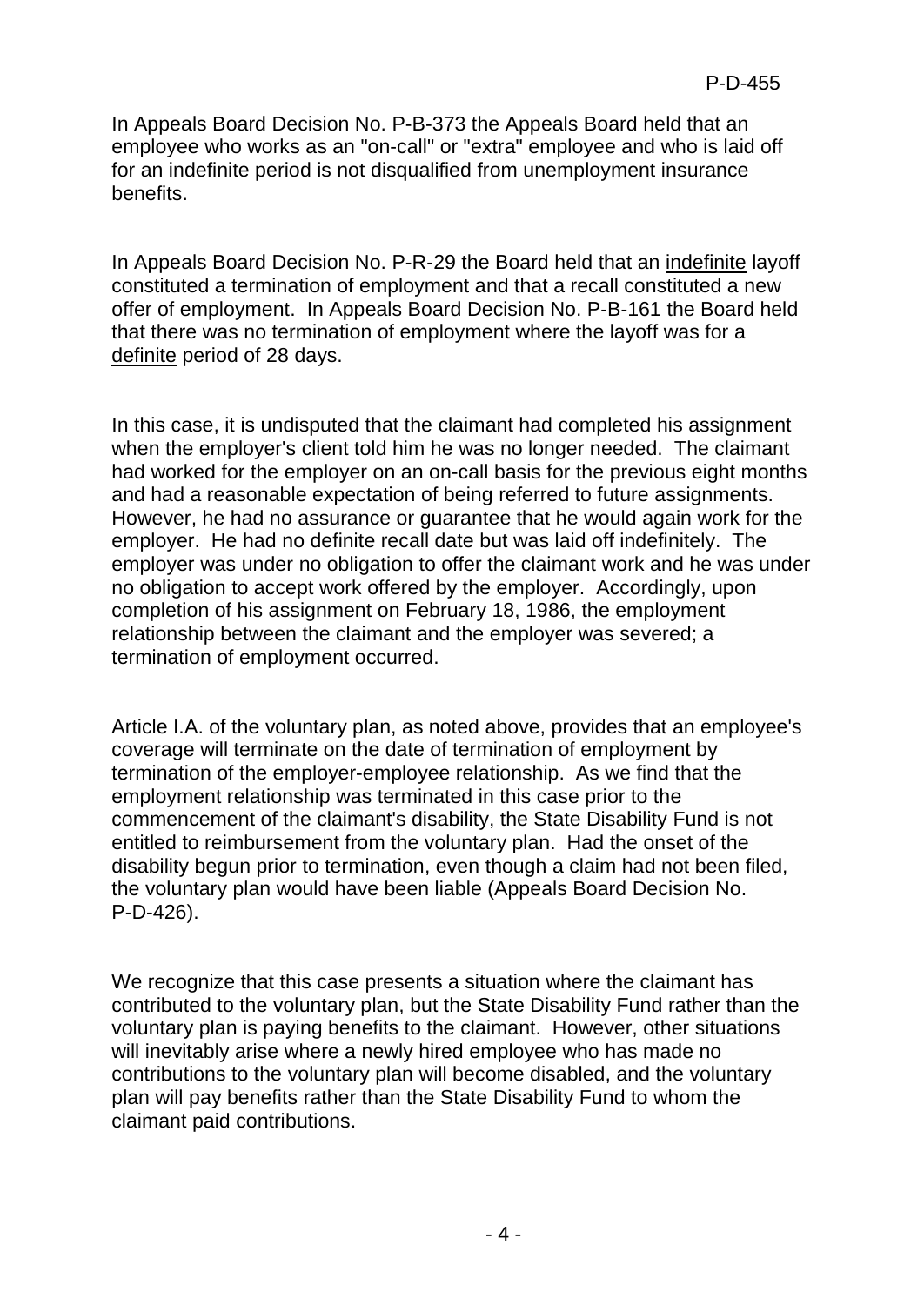### **DECISION**

The decision of the administrative law judge is affirmed. The Department is not entitled to reimbursement from the voluntary plan for the benefits paid to the claimant.

Sacramento, California, May 7, 1987.

## CALIFORNIA UNEMPLOYMENT INSURANCE APPEALS BOARD

ROBERT L. HARVEY, CHAIRMAN

GEORGE E. MEESE

J. RICHARD GLADE

DEBRA A. BERG

JAMES S. STOCKDALE

DISSENTING - Written Opinion Attached

LORETTA A. WALKER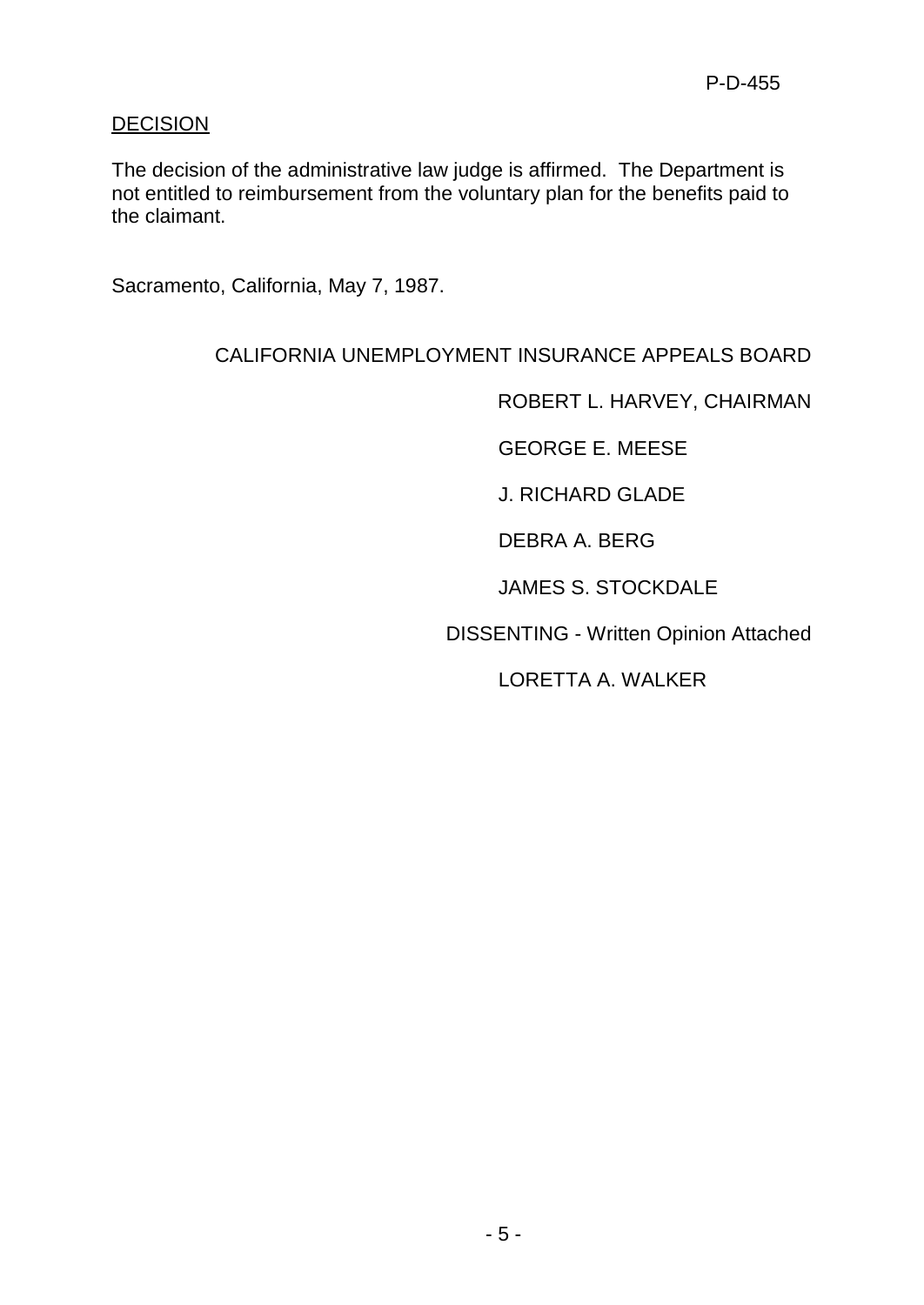### DISSENTING OPINION

I respectfully dissent from the decision of my colleagues.

The majority's recitation of the rule in Precedent Decisions Nos. P-B-275 and P-B-373 betrays its confusion in this matter. Those cases address the issue of when a contract of employment terminates for purposes of determining a claimant's eligibility for unemployment insurance benefits under sections 1256 or 1257(b) of the code. I fully agree with the holding in those precedent decisions and particularly their application to workers in the temporary services industry. However, the present case does not concern eligibility for benefits. The issue presented addresses only if the State Disability Fund or the voluntary plan shall be liable for disability insurance benefits paid to the claimant.

Section 3254 of the code, cited by the majority, provides in part that employees, for purposes of voluntary plans for disability insurance, includes individuals in partial or other forms of short-time employment and employees not in employment, as the Department shall prescribe by regulations.

The Department's implementing regulation is found at section 3254-2(d) of Title 22, California Administrative Code, which provides in part as follows:

"Coverage under a voluntary plan may be terminated upon the withdrawal of an employee from the plan or the termination of his employment. Employment shall be deemed terminated by a termination of the employer-employee relationship or by a leave of absence without pay or a layoff without pay if the leave or layoff extends for a period of more than two weeks before the disability commenced, except that a voluntary plan may extend its benefits for a longer period after separation from work."

From the statute and the regulation, as well as Article VI.A. of the voluntary plan, it is clear that a termination of employment for purposes of coverage under the voluntary plan does not occur in a case of a temporary layoff of less than 15 days. This may be a period when the employee is considered not in employment, as described in the statute. Only a quit or a discharge or an unpaid leave of absence or a layoff in excess of 14 days terminates the employment relationship for purposes of coverage under the plan.